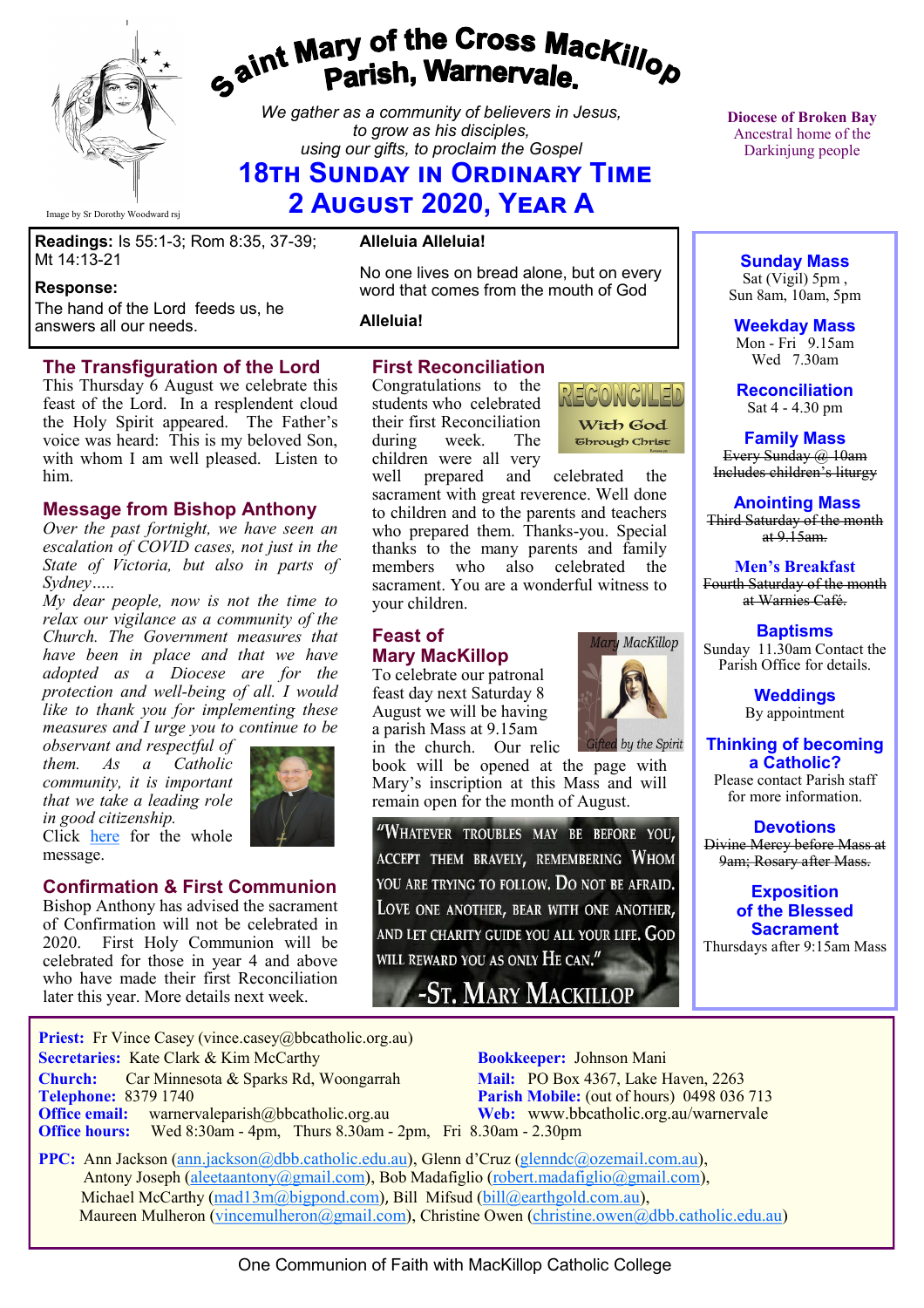#### **Return and Earn**

We raised **\$14.90** last week. Thank you for your continued support!

**Please remember containers need to be empty of liquid; and not crushed or broken.** 

Please place glass in the crates. **Cans and bottles must** 

**O**Thank you for 0

THANK YOU!

**have 10c refund logo!**

#### **Social Justice Homelessness Week**

Once again our focus turns to housing for those in need as we begin **Homelessness Week** this Sunday. We have **116,427**  homeless in our country. We are fortunate that Central Coast Council is committed the Affordable and Alternate Housing Strategy. [https://](https://cdn.centralcoast.nsw.gov.au/) [cdn.centralcoast.nsw.gov.au/](https://cdn.centralcoast.nsw.gov.au/)

Our politicians need to be reminded of the desperate need to reduce the unacceptable delays in providing suitable housing for the most vulnerable in our society.

A recent article suggests that the workplace changes caused by many working from home may mean that many unused offices may be surplus to requirements – to convert into affordable housing at a reasonable cost. This could ease the burden on those struggling to find shelter in a post-Covid country.

**Our next meeting is on 15 September at 2.30 pm. All are welcome.**



*Warnervale Catholic Church* **[www.marymackillopsocialjustice.word](http://www.marymackillopsocialjustice.wordpress.com) [press.com](http://www.marymackillopsocialjustice.wordpress.com)**

#### **Coronavirus restrictions**

*Social Justice Committee* 

The number of people permitted to attend a church service has been **reduced to 100.**

**All other restrictions continue**, as in past weeks.

We still need to leave our **names and contact details** when attending the church.

Click [here](https://bbcatholic.us8.list-manage.com/track/click?u=466af249e088db70ab864d088&id=d83b7dab6b&e=082a8c9b01) for the letter from the Vicar General and [here](https://bbcatholic.us8.list-manage.com/track/click?u=466af249e088db70ab864d088&id=27ad78a1d8&e=082a8c9b01) for the latest fact sheet from the Diocese.



#### **The Sacraments**

A new course on The Sacraments will commence on Monday 10<sup>th</sup> August 2020 at 10am and again at 7pm in the church.

There is no need for you to register for this course – just come! Bishop Barron is the presenter. Please bring a pencil and paper as time will be available at the end for questions and discussion.

The first of the six sessions is titled 'Introduction and Baptism'. You are very welcome to join us. If you have any questions contact Terry Pate 0408 973 316.

**Vocations Awareness Week**  This week for the Church considers, supports and prays for those searching for their vocations in life. The Lord calls each of us to a particular vocation (marriage, consecrated life, priesthood or a single life of service). We might especially think about and pray for those in our community and in our families this week. In prayer, ask the Lord to enlighten them and give them the grace and courage to respond to His call.



**BROKEN BAY NEWS New edition available**

#### **CWF Receipts**

Receipts for parishioners who have donated to the Charitable Works Fund are available in the breeze-way of the church. Thank you for your generosity.

If you donated to **Planned Giving** and you would like a **record of giving,** please contact the

parish office.



## **The National Catholic Men's Gathering for 2020**

The ACBC National Catholic Men's Gathering for 2020 is being offered as a **free event for registered participants.** Online Program, available from Saturday 15 August 2020. **[Registra](https://agora.catholic.org.au/l/576423/2020-06-22/mq26g)[tion](https://agora.catholic.org.au/l/576423/2020-06-22/mq26g)** [will be free and will be available](https://agora.catholic.org.au/l/576423/2020-06-22/mq26g)  from **[Monday 29th June](https://agora.catholic.org.au/l/576423/2020-06-22/mq26g)**.

#### **This week**

**Monday 3 Aug** St Dominic 9:15am Mass Fr Vince

**Tuesday 4 Aug** St John Vianney 9:15am Mass Fr Vince

**Wednesday 5 August** 7:30am Mass Fr Vince 9:15am Mass Fr Vince 11am Funeral for Dorothy McGinlay

**Thursday 6 Aug** Transfiguration 9:15am Mass Fr Vince

**Friday 7 August** 9.15am Mass

**Saturday 8 August** Mary MacKillop 9.15am Mass Fr Vince

4pm Reconciliation Fr Vince 5pm Mass Fr Ken

#### **Sunday 9 August**

8am Mass Fr Vince 10am Mass Fr Vince 11:30am Baptism 5pm Mass Fr Vince 7pm Syro Malabar Fr Bineesh

#### **Feast of the Assumption**

is on Saturday 15 August and we will be having a parish Mass at 9.15am in the church.



#### **Santa Maria Festival**

has been cancelled for 2020 but it will be celebrated on Sunday 15th August 2021.

#### **Catechist helpers**

We are looking for relief catechists or helpers. If you might be able to assist please speak with Fr Vince. Click [here](https://bbcatholic.us8.list-manage.com/track/click?u=466af249e088db70ab864d088&id=276763f349&e=082a8c9b01) to see a short recruitment video *Be There For Me.*

#### *A Catholic Response to Domestic Violence*

has for the Diocese of Broken Bay has been refreshed including a message from Bishop Anthony Randazzo who reminds us that *through this, may we together become better educated so as to work against the various personal and social factors that contribute to all forms of abuse within our homes*.

View and download the booklet from: [https://www.bbcatholic.org.au/parish](https://bbcatholic.us8.list-manage.com/track/click?u=466af249e088db70ab864d088&id=60031d5109&e=082a8c9b01)[community/catholic](https://bbcatholic.us8.list-manage.com/track/click?u=466af249e088db70ab864d088&id=60031d5109&e=082a8c9b01)-life-faith[formation/social](https://bbcatholic.us8.list-manage.com/track/click?u=466af249e088db70ab864d088&id=60031d5109&e=082a8c9b01)-justice/domestic[violence](https://bbcatholic.us8.list-manage.com/track/click?u=466af249e088db70ab864d088&id=60031d5109&e=082a8c9b01)

Please remember our sick: Bill McGuinness, Helen Elliot, Peter Dormer, Sheila Lyons, Charlie Radford, Ray Slewcher, Jimmy Casey, Helen Elliot, Peter Dormer, Joanne McSherry, Gaie Stansberry, David Caire, Helen Kennedy (sister of Fr Carmelo), Stacey Pollach, Jim Swanson.

Deceased: Dorothy McGinlay (Karen's mother), Amanda Perriotte, Don Chapman, Therese Hardman, Paulo, Maureen Hassan, George and Annie Vassallo, Tony and Doris Atttard, John Dormer, Allan Dent, Anne Bonnici.

Mass Intentions: Rosemary and Noel Flowers, Mark and Trish Sedicol, Fatima and Rodney Medina, Joselito Jr and **Josef Nacua,**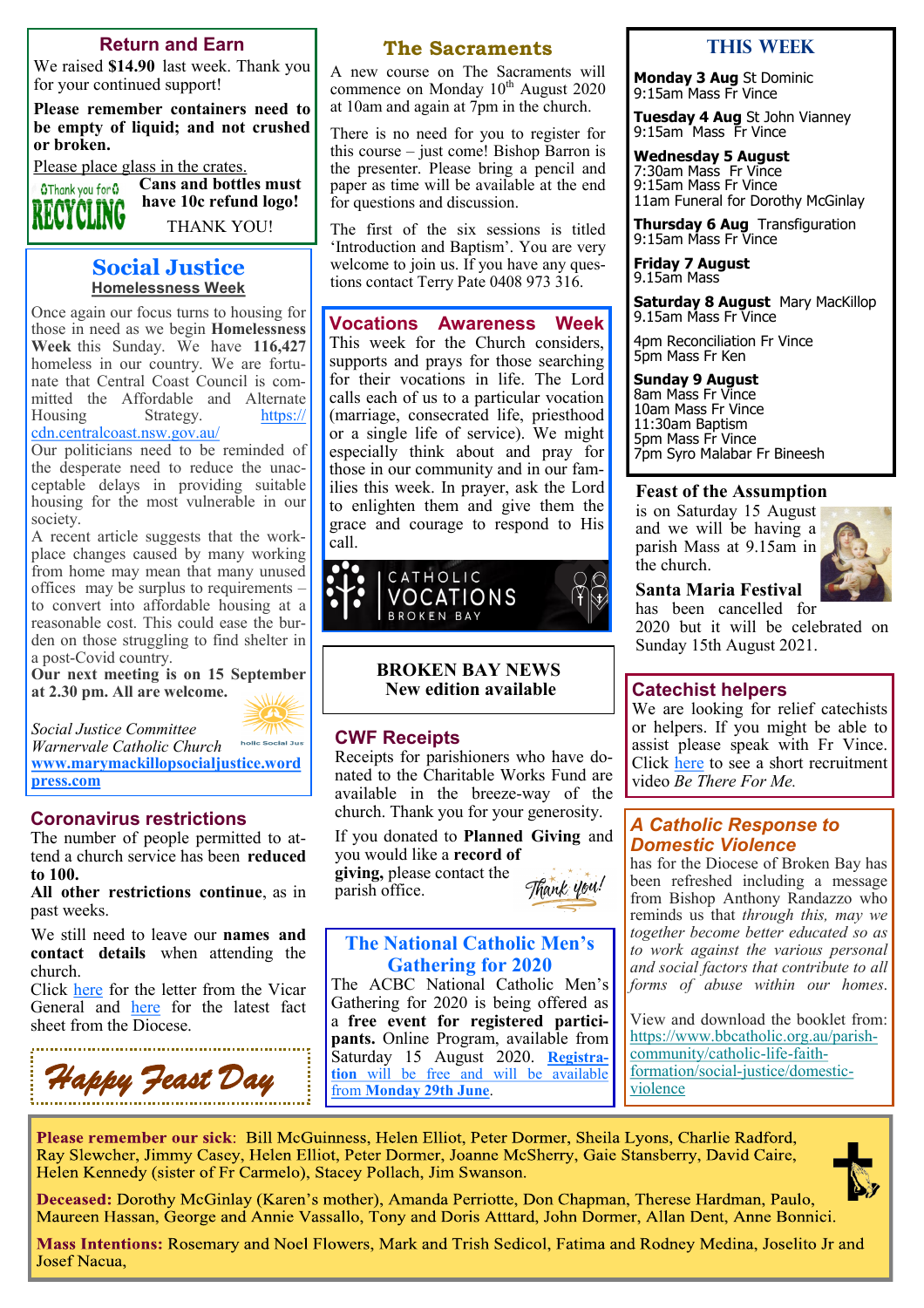# Readings at Mass

# **First reading Is 55:1-3**

Thus says the Lord: Oh, come to the water all you who are thirsty; though you have no money, come! Buy corn without money, and eat, and, at no cost, wine and milk. Why spend money on what is not bread, your wages on what fails to satisfy? Listen, listen to me and you will have good things to eat and rich food to enjoy. Pay attention, come to me; listen, and your soul will live. With you I will make an everlasting covenant out of the favours promised to David.

The word of the Lord.

# **Responsorial Psalm Ps 144:8-9, 15-18**

R. The hand of the Lord feeds us, he answers all our needs.

The Lord is kind and full of compassion, Slow to anger, abounding in love. How good is the Lord to all, Compassionate to all his creatures. R.

The eyes of all creatures look to you And you give them their food in due time. You open wide your hand. Grant the desires of all who live. R.

The Lord is just in all his ways And loving in all his deeds. He is close to all who call him, Call on him from their hearts. R.